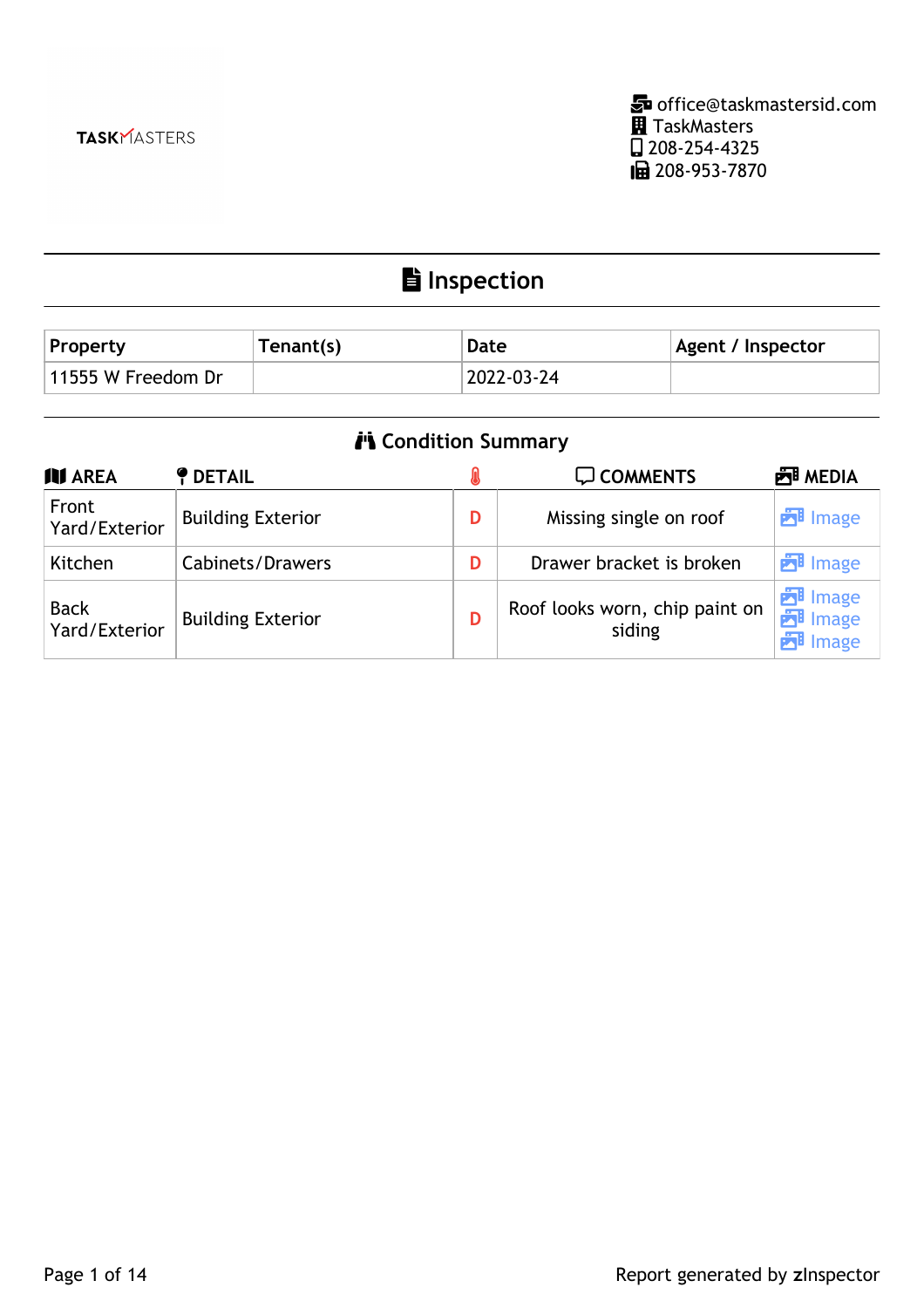# **Conditions**

## S=Satisfactory **D**=Damaged

| <b>NI Entry</b>      | <b>&amp; CONDITION</b> | <b>Q COMMENTS</b> |
|----------------------|------------------------|-------------------|
| Door/Knob/Lock       | $-S -$                 |                   |
| Doorbell             | $-S -$                 |                   |
| Flooring/Baseboard   | $-S -$                 |                   |
| Light Fixture/Fan    | $-S -$                 |                   |
| Other                | $-S -$                 |                   |
| Security/Screen Door | $-S -$                 |                   |
| Switch/Outlet        | $-S -$                 |                   |
| Wall/Ceiling         | $-S -$                 |                   |



 **2022-03-24 14:06:33 43.6376384, [-116.3264018](https://portfolio.zinspector.com/report/openMediaDocument/?type=map&data=43.6376384,-116.3264018&area=Entry&areaDesc=&areaNum=1&from=html&additionalDays=&includeAllActivities=&id=2164815213572458325&userPk=7602) PH** [Image](https://portfolio.zinspector.com/report/media/4zg50naveRX1W1gy1cjYBJDNEqWZxwBb)

| <b>III</b> Front Yard/Exterior | <b>&amp; CONDITION</b> | <b>Q COMMENTS</b>      |
|--------------------------------|------------------------|------------------------|
| <b>Building Exterior</b>       | $-$ D                  | Missing single on roof |
| Fence/Gate                     | $-S -$                 |                        |
| Hoses/Spigots                  | $-S -$                 |                        |
| Landscaping                    | $-S -$                 |                        |
| Light Fixture                  | $-S -$                 |                        |
| Mailbox/Keyed Location         | $-S -$                 |                        |
| Other                          | $-S -$                 |                        |
| Patio Cover                    | $-S -$                 |                        |
| Patio/Deck/Balcony             | $-S -$                 |                        |
| Porch/Stairs                   | $-S -$                 |                        |
| Sprinkler/Timer                | $-S -$                 |                        |

Page 2 of 14 **Page 2 of 14** Report generated by zInspector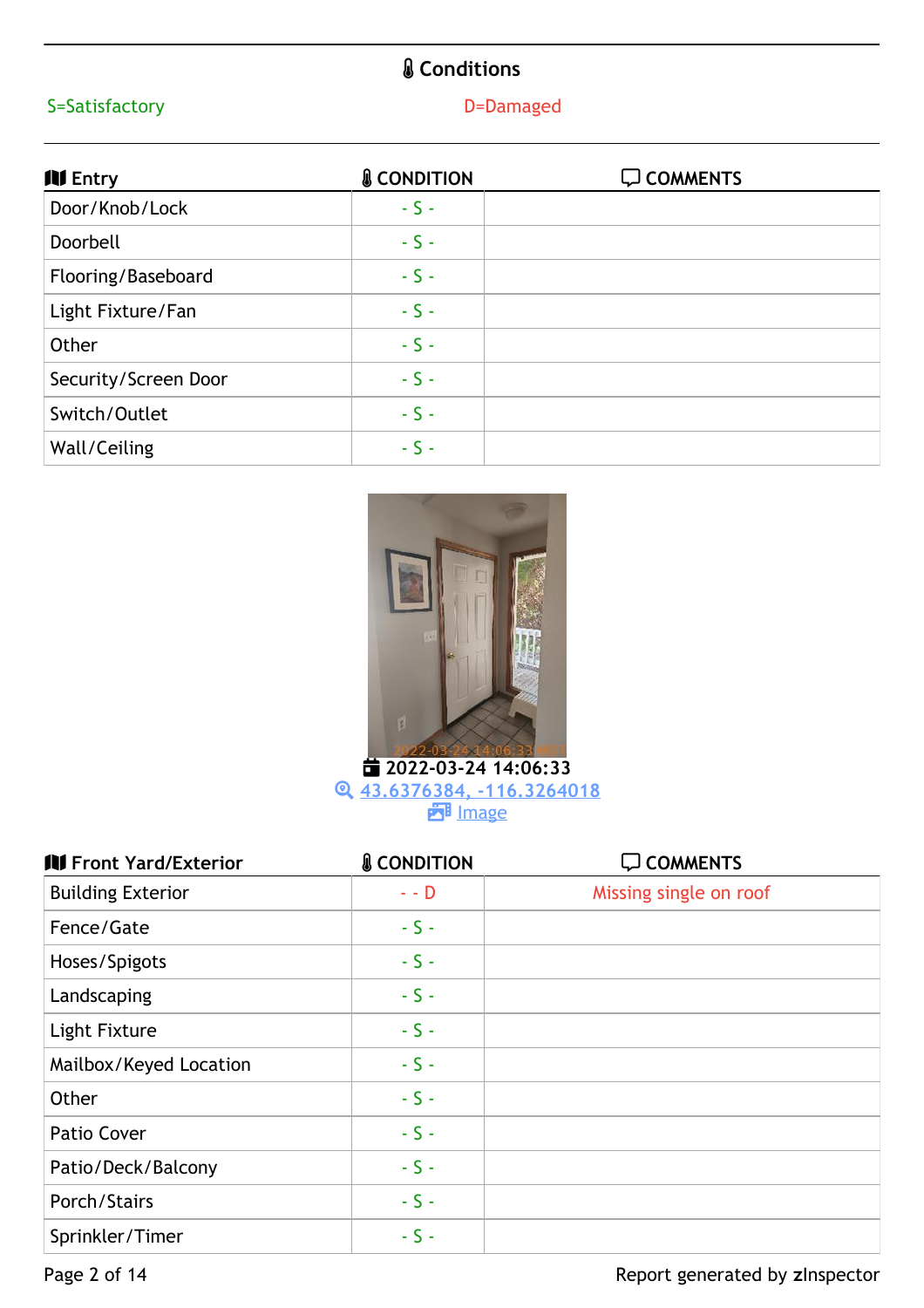| 2022-03-24 14:02:45 MD<br><b>Building Exterior</b><br>■ 2022-03-24 14:02:45<br>Q 43.6378104, -116.3262215<br><b>ET</b> Image |                        | ■ 2022-03-24 14:02:31<br>Q 43.6378104, -116.3262215<br><b>ET</b> Image |
|------------------------------------------------------------------------------------------------------------------------------|------------------------|------------------------------------------------------------------------|
| <b>III</b> Bathroom                                                                                                          | <b>&amp; CONDITION</b> | <b>Q COMMENTS</b>                                                      |
| Cabinet/Counter/Shelving                                                                                                     | $-S -$                 |                                                                        |
| Door/Knob/Lock                                                                                                               | $-S -$                 |                                                                        |
| <b>Exhaust Fan</b>                                                                                                           | $-5-$                  |                                                                        |
| Flooring/Baseboard                                                                                                           | $-S -$                 |                                                                        |
| Light Fixture                                                                                                                | $-S -$                 |                                                                        |
| <b>Medicine Cabinet/Mirror</b>                                                                                               | $-5-$                  |                                                                        |
| Other                                                                                                                        | $-S -$                 |                                                                        |
| Plumbing/Drain                                                                                                               | $-S -$                 |                                                                        |
| Shower Door/Rail/Curtain                                                                                                     | $S -$                  |                                                                        |
| Sink/Faucet                                                                                                                  | $-S -$                 |                                                                        |
| Switch/Outlet                                                                                                                | $-S -$                 |                                                                        |
| <b>Toilet</b>                                                                                                                | $-S -$                 |                                                                        |
| <b>Toilet Paper Holder</b>                                                                                                   | $-S -$                 |                                                                        |
| <b>Towel Rack</b>                                                                                                            | $-S -$                 |                                                                        |
| Tub/Shower                                                                                                                   | $-5-$                  |                                                                        |
| Wall/Ceiling                                                                                                                 | $-S -$                 |                                                                        |
| <b>Window Covering</b>                                                                                                       | $-S -$                 |                                                                        |
| Window/Lock/Screen                                                                                                           | $-S -$                 |                                                                        |
|                                                                                                                              |                        |                                                                        |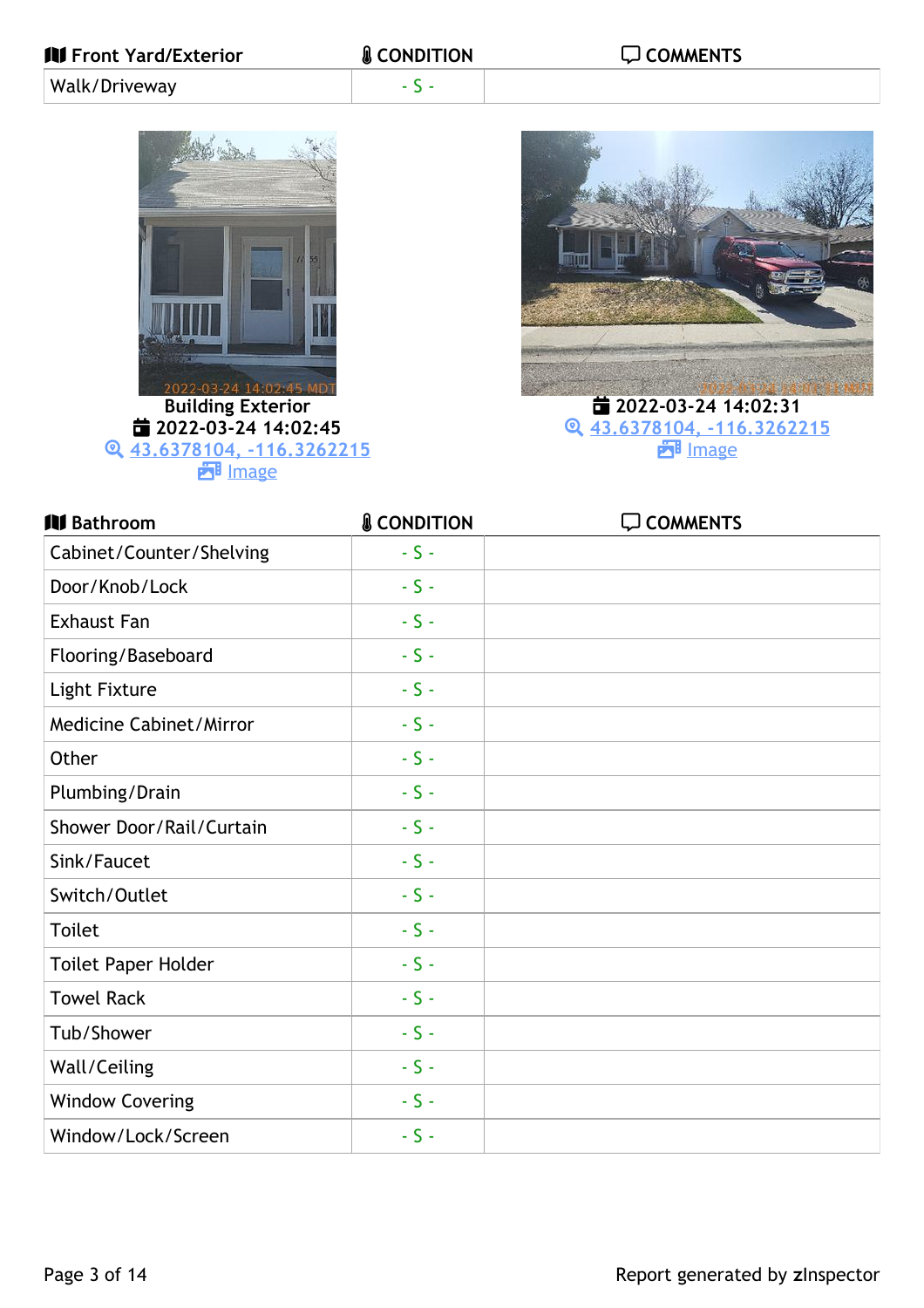

 **43.6376519, [-116.3263524](https://portfolio.zinspector.com/report/openMediaDocument/?type=map&data=43.6376519,-116.3263524&area=Bathroom&areaDesc=&areaNum=1&from=html&additionalDays=&includeAllActivities=&id=2164815213572458325&userPk=7602) PH** [Image](https://portfolio.zinspector.com/report/media/oPkwzjdVyq7mVzppbsv9OXDl8pQLYA3e)

| <b>III</b> Bathroom 2      | <b>&amp; CONDITION</b> | <b>Q COMMENTS</b> |
|----------------------------|------------------------|-------------------|
| Cabinet/Counter/Shelving   | $-S -$                 |                   |
| Door/Knob/Lock             | $-S -$                 |                   |
| <b>Exhaust Fan</b>         | $-S -$                 |                   |
| Flooring/Baseboard         | $-5-$                  |                   |
| Light Fixture              | $-S -$                 |                   |
| Medicine Cabinet/Mirror    | $-5-$                  |                   |
| Other                      | $-5-$                  |                   |
| Plumbing/Drain             | $-S -$                 |                   |
| Shower Door/Rail/Curtain   | $-5-$                  |                   |
| Sink/Faucet                | $-5-$                  |                   |
| Switch/Outlet              | $-5-$                  |                   |
| <b>Toilet</b>              | $-5-$                  |                   |
| <b>Toilet Paper Holder</b> | $-5-$                  |                   |
| <b>Towel Rack</b>          | $-5-$                  |                   |
| Tub/Shower                 | $-5-$                  |                   |
| Wall/Ceiling               | $-5-$                  |                   |
| <b>Window Covering</b>     | $-5-$                  |                   |
| Window/Lock/Screen         | $-S -$                 |                   |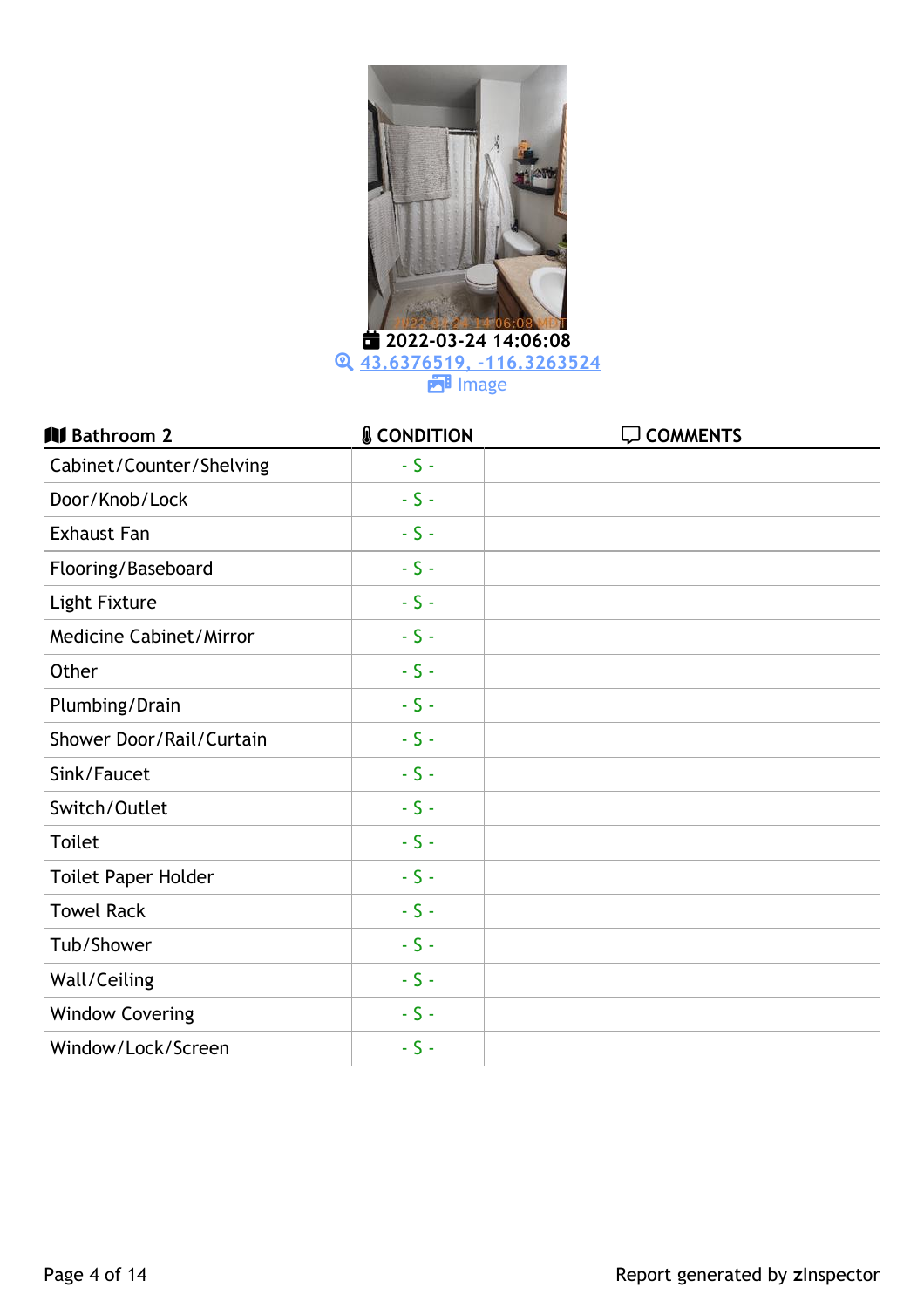

 **2022-03-24 14:04:23 43.6376519, [-116.3263524](https://portfolio.zinspector.com/report/openMediaDocument/?type=map&data=43.6376519,-116.3263524&area=Bathroom&areaDesc=&areaNum=2&from=html&additionalDays=&includeAllActivities=&id=2164815213572458325&userPk=7602) PH** [Image](https://portfolio.zinspector.com/report/media/y9RkegBxLAJ3R1NwLux6ArG6NbnKdZVm)

| <b>III</b> Bedroom         | <b>&amp; CONDITION</b> | <b>Q COMMENTS</b> |
|----------------------------|------------------------|-------------------|
| Closet/Door/Track/Shelving | $-S -$                 |                   |
| Door/Knob/Lock             | $-S -$                 |                   |
| Flooring/Baseboard         | $-S -$                 |                   |
| Light Fixture/Fan          | $-S -$                 |                   |
| Other                      | $-S -$                 |                   |
| Smoke / CO detector        | $-S -$                 |                   |
| Switch/Outlet              | $-S -$                 |                   |
| Wall/Ceiling               | $-S -$                 |                   |
| <b>Window Covering</b>     | $-S -$                 |                   |
| Window/Lock/Screen         | $-S -$                 |                   |



 **2022-03-24 14:05:56 43.6376519, [-116.3263524](https://portfolio.zinspector.com/report/openMediaDocument/?type=map&data=43.6376519,-116.3263524&area=Bedroom&areaDesc=&areaNum=1&from=html&additionalDays=&includeAllActivities=&id=2164815213572458325&userPk=7602) P**ilmage

| <b>III</b> Bedroom 2       | <b>&amp; CONDITION</b> | $\Box$ COMMENTS |
|----------------------------|------------------------|-----------------|
| Closet/Door/Track/Shelving |                        |                 |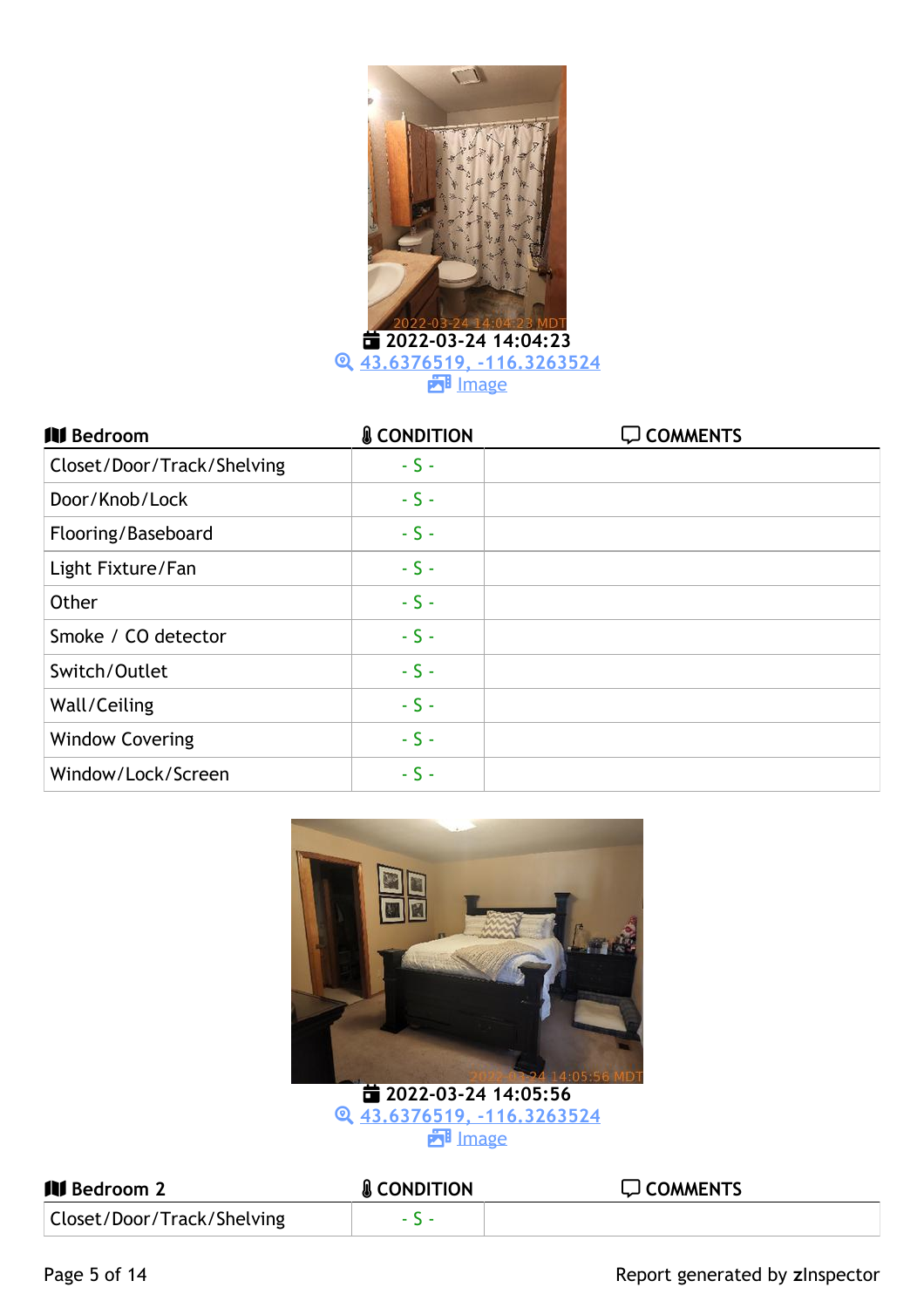| <b>III</b> Bedroom 2   | <b>&amp; CONDITION</b> | <b>Q COMMENTS</b> |
|------------------------|------------------------|-------------------|
| Door/Knob/Lock         | $-S -$                 |                   |
| Flooring/Baseboard     | $-S -$                 |                   |
| Light Fixture/Fan      | $-S -$                 |                   |
| Other                  | $-S -$                 |                   |
| Smoke / CO detector    | $-S -$                 |                   |
| Switch/Outlet          | $-S -$                 |                   |
| Wall/Ceiling           | $-S -$                 |                   |
| <b>Window Covering</b> | $-S -$                 |                   |
| Window/Lock/Screen     | $-S -$                 |                   |



 **2022-03-24 14:04:35 43.6376519, [-116.3263524](https://portfolio.zinspector.com/report/openMediaDocument/?type=map&data=43.6376519,-116.3263524&area=Bedroom&areaDesc=&areaNum=2&from=html&additionalDays=&includeAllActivities=&id=2164815213572458325&userPk=7602) PH** [Image](https://portfolio.zinspector.com/report/media/y9RkegBxLAJ3R1N3Rfx6ArG6NbnKdZVm)

| <b>III</b> Bedroom 3       | <b>&amp; CONDITION</b> | $\Box$ COMMENTS |
|----------------------------|------------------------|-----------------|
| Closet/Door/Track/Shelving | $-S -$                 |                 |
| Door/Knob/Lock             | $-S -$                 |                 |
| Flooring/Baseboard         | $-S -$                 |                 |
| Light Fixture/Fan          | $-S -$                 |                 |
| Other                      | $-S -$                 |                 |
| Smoke / CO detector        | $-S -$                 |                 |
| Switch/Outlet              | $-S -$                 |                 |
| Wall/Ceiling               | $-S -$                 |                 |
| <b>Window Covering</b>     | $-S -$                 |                 |
| Window/Lock/Screen         | $-S -$                 |                 |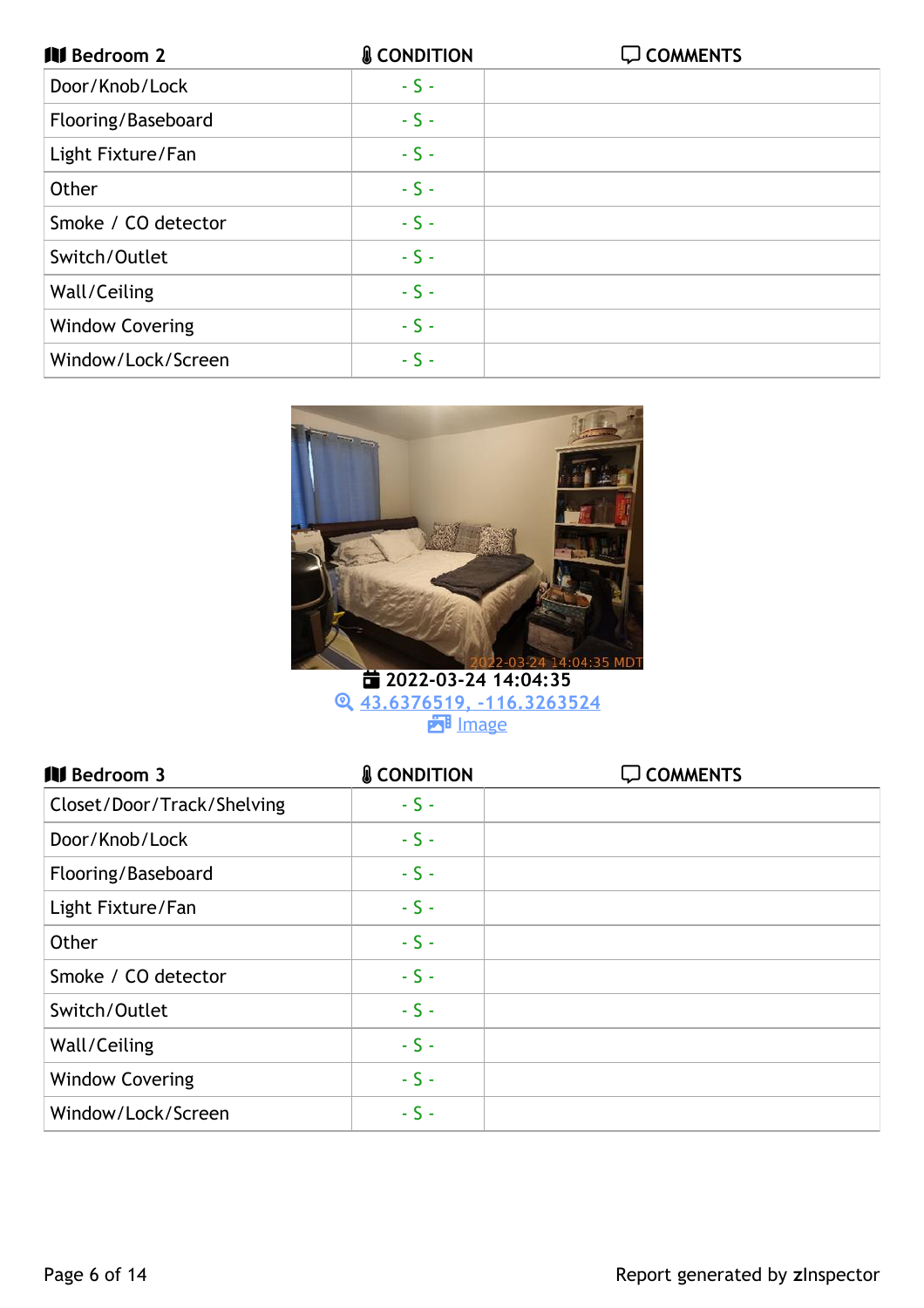

 **2022-03-24 14:04:11 43.6378104, [-116.3262215](https://portfolio.zinspector.com/report/openMediaDocument/?type=map&data=43.6378104,-116.3262215&area=Bedroom&areaDesc=&areaNum=3&from=html&additionalDays=&includeAllActivities=&id=2164815213572458325&userPk=7602) PH** [Image](https://portfolio.zinspector.com/report/media/PbKeLQ8pqGryVZ4xOC6BjJgl05BnDZzM)

| <b>IV</b> Dining Room  | <b>&amp; CONDITION</b> | <b>Q COMMENTS</b> |
|------------------------|------------------------|-------------------|
| Flooring/Baseboard     | $-S -$                 |                   |
| Light Fixture/Fan      | $-S -$                 |                   |
| Other                  | $-S -$                 |                   |
| Smoke/CO Detector      | $-S -$                 |                   |
| Switch/Outlet          | $-S -$                 |                   |
| Wall/Ceiling           | $-S -$                 |                   |
| <b>Window Covering</b> | $-S -$                 |                   |
| Window/Lock/Screen     | $-S -$                 |                   |



 **2022-03-24 14:06:42 43.6376384, [-116.3264018](https://portfolio.zinspector.com/report/openMediaDocument/?type=map&data=43.6376384,-116.3264018&area=Dining%20Room&areaDesc=&areaNum=1&from=html&additionalDays=&includeAllActivities=&id=2164815213572458325&userPk=7602) B** [Image](https://portfolio.zinspector.com/report/media/p61mxYzNaw78wZKmlInlQJbo3gBne4GV)

| <b>IV Family Room</b> | <b>&amp; CONDITION</b> | $\Box$ COMMENTS |
|-----------------------|------------------------|-----------------|
| Door/Knob/Lock        | $-5 -$                 |                 |
| Flooring/Baseboard    | $-5 -$                 |                 |
| Light Fixture         | $-5 -$                 |                 |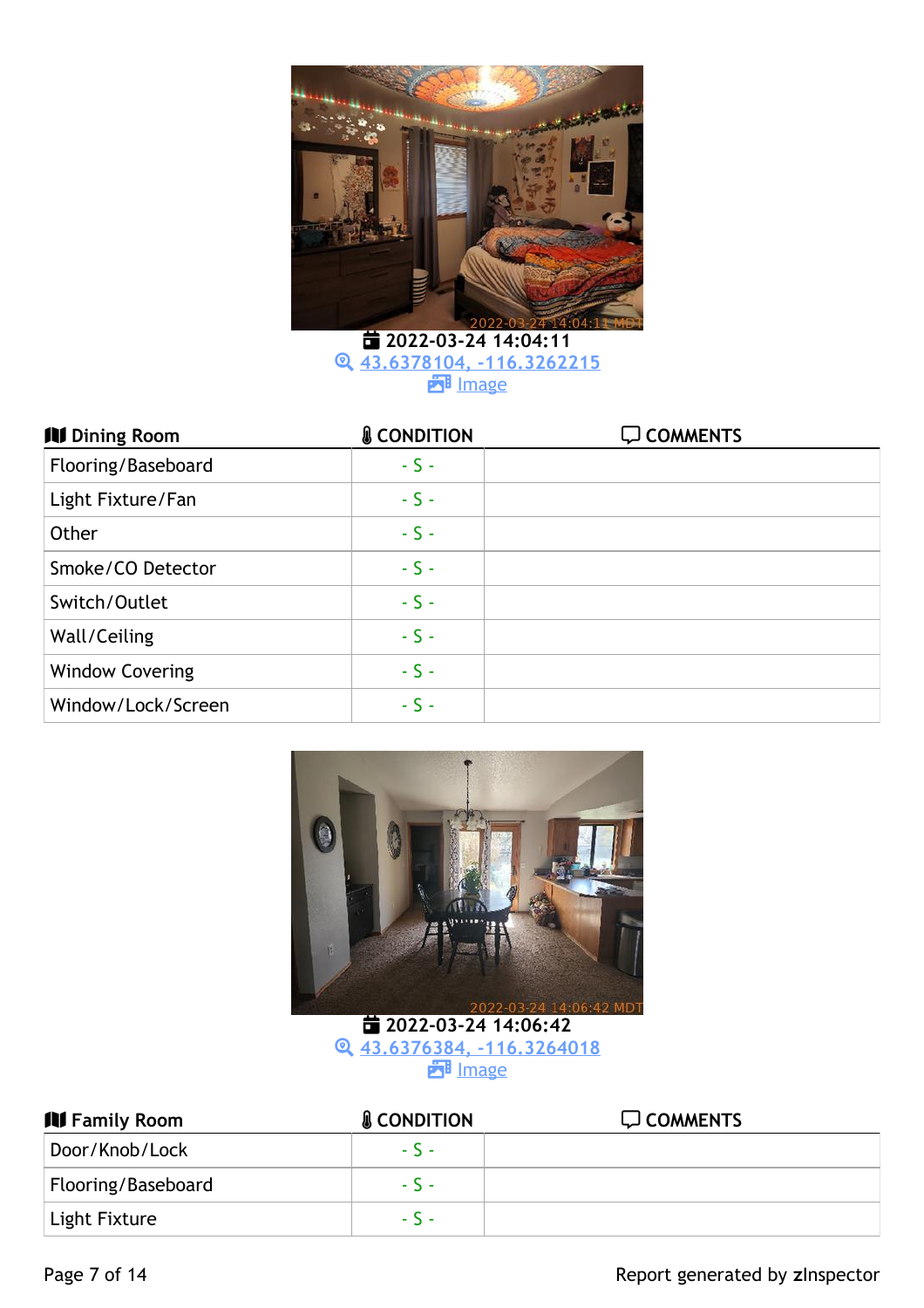| <b>IV Family Room</b>  | <b>&amp; CONDITION</b> | <b>Q COMMENTS</b> |
|------------------------|------------------------|-------------------|
| Other                  | $-S -$                 |                   |
| Switch/Outlet          | $-S -$                 |                   |
| Wall/Ceiling           | $-S -$                 |                   |
| <b>Window Covering</b> | $-S -$                 |                   |
| Window/Lock/Screen     | $-S -$                 |                   |



 **2022-03-24 14:08:10 43.6376384, [-116.3264018](https://portfolio.zinspector.com/report/openMediaDocument/?type=map&data=43.6376384,-116.3264018&area=Family%20Room&areaDesc=&areaNum=1&from=html&additionalDays=&includeAllActivities=&id=2164815213572458325&userPk=7602) P**image

| <b>IV Kitchen</b>       | <b>&amp; CONDITION</b> | <b>Q COMMENTS</b>        |
|-------------------------|------------------------|--------------------------|
| <b>Burner Pans</b>      | $-S -$                 |                          |
| <b>Cabinets/Drawers</b> | $\sim$ - $\bar{D}$     | Drawer bracket is broken |
| Counter                 | $-S -$                 |                          |
| <b>Dishwasher</b>       | $-S -$                 |                          |
| Faucet/Plumbing         | $-5-$                  |                          |
| Flooring/Baseboard      | $-5-$                  |                          |
| Light Fixture           | $-S -$                 |                          |
| Microwave               | $-S -$                 |                          |
| Other                   | $-5-$                  |                          |
| Oven                    | $-S -$                 |                          |
| Pantry / Shelves        | $-S -$                 |                          |
| Range/Fan/Hood/Filter   | $-S -$                 |                          |
| Refrigerator            | $-5-$                  |                          |
| Sink/Disposal           | $-5-$                  |                          |
| Switch/Outlet           | $-5-$                  |                          |
| <b>Trash Compactor</b>  | $-S -$                 |                          |
| Wall/Ceiling            | $-S -$                 |                          |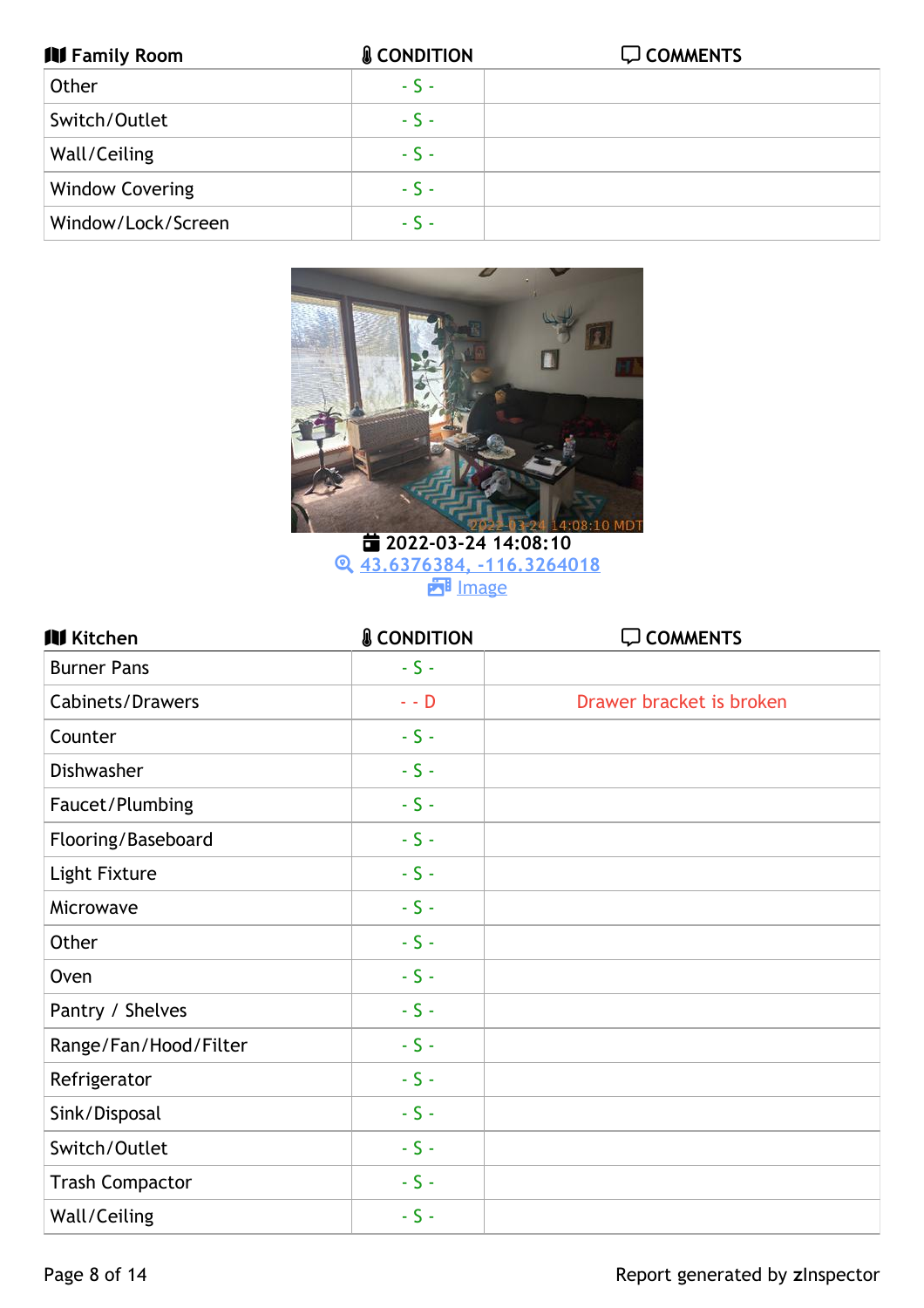| <b>III</b> Kitchen     | <b>&amp; CONDITION</b> | $\Box$ COMMENTS |
|------------------------|------------------------|-----------------|
| <b>Window Covering</b> | $-5 -$                 |                 |
| Window/Lock/Screen     | $S =$                  |                 |



 **2022-03-24 14:11:52 43.6376439, [-116.3263552](https://portfolio.zinspector.com/report/openMediaDocument/?type=map&data=43.6376439,-116.3263552&area=Kitchen&areaDesc=&areaNum=1&from=html&additionalDays=&includeAllActivities=&id=2164815213572458325&userPk=7602) P**ilmage



 **2022-03-24 14:07:13 43.6376384, [-116.3264018](https://portfolio.zinspector.com/report/openMediaDocument/?type=map&data=43.6376384,-116.3264018&area=Kitchen&areaDesc=&areaNum=1&from=html&additionalDays=&includeAllActivities=&id=2164815213572458325&userPk=7602) P**ilmage

| <b>III</b> Laundry Room  | <b>&amp; CONDITION</b> | <b>Q COMMENTS</b> |
|--------------------------|------------------------|-------------------|
| Cabinet/Counter/Shelving | $-S -$                 |                   |
| Door/Knob/Lock           | $-S -$                 |                   |
| Dryer                    | $-S -$                 |                   |
| Faucet/Valve             | $-S -$                 |                   |
| Flooring/Baseboard       | $-S -$                 |                   |
| Light Fixture/Fan        | $-S -$                 |                   |
| Other                    | $-S -$                 |                   |
| Plumbing/Drain           | $-S -$                 |                   |
| Switch/Outlet            | $-S -$                 |                   |
| Wall/Ceiling             | $-S -$                 |                   |
| Washer                   | $-S -$                 |                   |
| <b>Window Covering</b>   | $-S -$                 |                   |
| Window/Lock/Screen       | $-S -$                 |                   |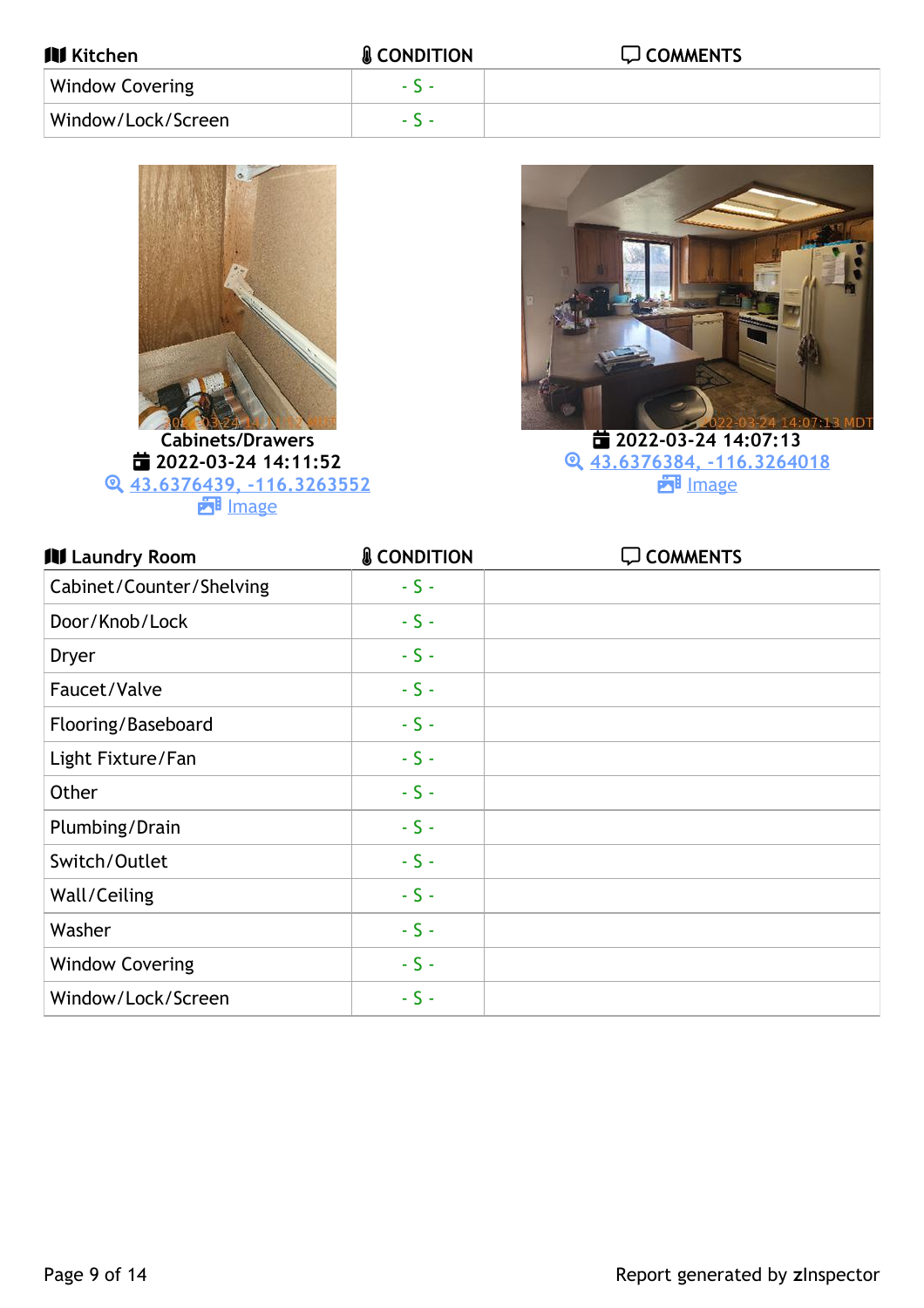

**43.6376384, [-116.3264018](https://portfolio.zinspector.com/report/openMediaDocument/?type=map&data=43.6376384,-116.3264018&area=Laundry%20Room&areaDesc=&areaNum=1&from=html&additionalDays=&includeAllActivities=&id=2164815213572458325&userPk=7602)**

**PH** [Image](https://portfolio.zinspector.com/report/media/15YylDVEML7nVPxqgfjZA7B2a0R6Nq4Z)

| <b>III</b> Living Room     | <b>&amp; CONDITION</b> | <b>Q COMMENTS</b> |
|----------------------------|------------------------|-------------------|
| Door/Knob/Lock             | $-S -$                 |                   |
| <b>Fireplace Equipment</b> | $-S -$                 |                   |
| Flooring/Baseboard         | $-S -$                 |                   |
| Light Fixture/Fan          | $-S -$                 |                   |
| Other                      | $-S -$                 |                   |
| Smoke/CO Detector          | $-S -$                 |                   |
| Switch/Outlet              | $-S -$                 |                   |
| Wall/Ceiling               | $-S -$                 |                   |
| <b>Window Covering</b>     | $-S -$                 |                   |
| Window/Lock/Screen         | $-S -$                 |                   |



 **2022-03-24 14:06:24 43.6376384, [-116.3264018](https://portfolio.zinspector.com/report/openMediaDocument/?type=map&data=43.6376384,-116.3264018&area=Living%20Room&areaDesc=&areaNum=1&from=html&additionalDays=&includeAllActivities=&id=2164815213572458325&userPk=7602) ET** [Image](https://portfolio.zinspector.com/report/media/n18pexyNQjJ46lYddI2Y3XEq96bw4WDR)

| <b>IV Back Yard/Exterior</b> | <b>&amp; CONDITION</b> | $\Box$ COMMENTS                       |
|------------------------------|------------------------|---------------------------------------|
| <b>Building Exterior</b>     | $-11$                  | Roof looks worn, chip paint on siding |

Page 10 of 14 **Page 10 of 14** Report generated by zinspector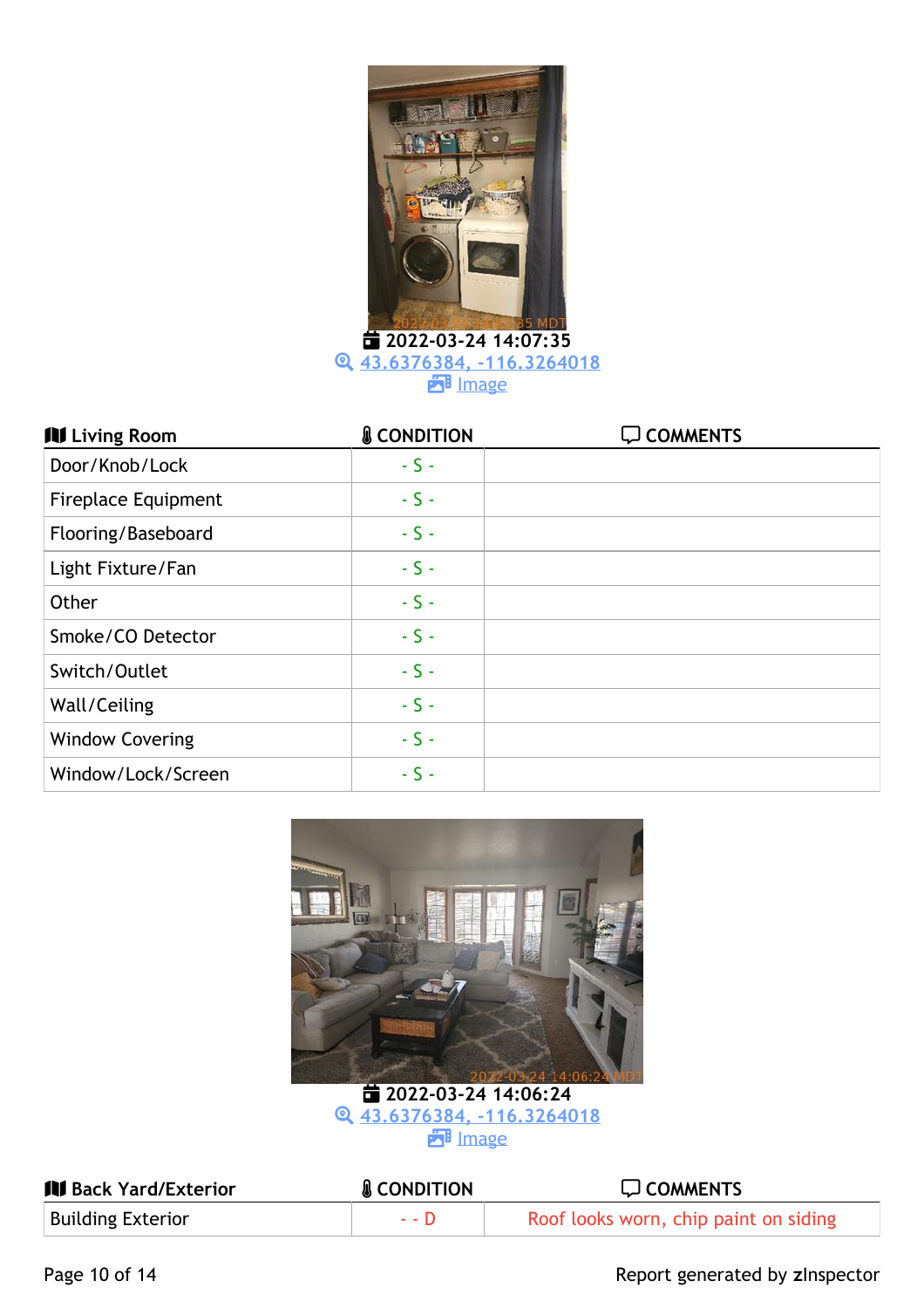| <b>IV Back Yard/Exterior</b> | <b>&amp; CONDITION</b> | <b>COMMENTS</b> |
|------------------------------|------------------------|-----------------|
| Fence/Gate                   | $-S -$                 |                 |
| Hoses/Spigots                | $-S -$                 |                 |
| Landscaping                  | $-S -$                 |                 |
| Light Fixture                | $-S -$                 |                 |
| Other                        | $-S -$                 |                 |
| Patio Cover                  | $-S -$                 |                 |
| Patio/Deck/Balcony           | $-S -$                 |                 |
| Pool/Heater/Equipment        | $-S -$                 |                 |
| Porch/Stairs                 | $-S -$                 |                 |
| Spa/Cover/Equipment          | $-S -$                 |                 |
| Sprinkler/Timer              | $-S -$                 |                 |
| Walkway                      | $-S -$                 |                 |



**Building Exterior 2022-03-24 14:14:56 43.6376344, [-116.3263406](https://portfolio.zinspector.com/report/openMediaDocument/?type=map&data=43.6376344,-116.3263406&area=Back%20Yard/Exterior&areaDesc=&areaNum=1&from=html&additionalDays=&includeAllActivities=&id=2164815213572458325&userPk=7602) B** [Image](https://portfolio.zinspector.com/report/media/4zg50naveRX1W10p1sjYBJDNEqWZxwBb)



**Building Exterior 2022-03-24 14:16:35 43.6376002, [-116.3265209](https://portfolio.zinspector.com/report/openMediaDocument/?type=map&data=43.6376002,-116.3265209&area=Back%20Yard/Exterior&areaDesc=&areaNum=1&from=html&additionalDays=&includeAllActivities=&id=2164815213572458325&userPk=7602) E**lmage



**Building Exterior 2022-03-24 14:16:10 43.6376002, [-116.3265209](https://portfolio.zinspector.com/report/openMediaDocument/?type=map&data=43.6376002,-116.3265209&area=Back%20Yard/Exterior&areaDesc=&areaNum=1&from=html&additionalDays=&includeAllActivities=&id=2164815213572458325&userPk=7602) FB** [Image](https://portfolio.zinspector.com/report/media/yVOl9pRLjGJG9jwymu5RoXwYd8nkaqK6)



**Fence/Gate 2022-03-24 14:15:22 43.6376344, [-116.3263406](https://portfolio.zinspector.com/report/openMediaDocument/?type=map&data=43.6376344,-116.3263406&area=Back%20Yard/Exterior&areaDesc=&areaNum=1&from=html&additionalDays=&includeAllActivities=&id=2164815213572458325&userPk=7602) E**l [Image](https://portfolio.zinspector.com/report/media/k3pvoQ4ae6XWbmqVESOdN7DqO9NxnWlK)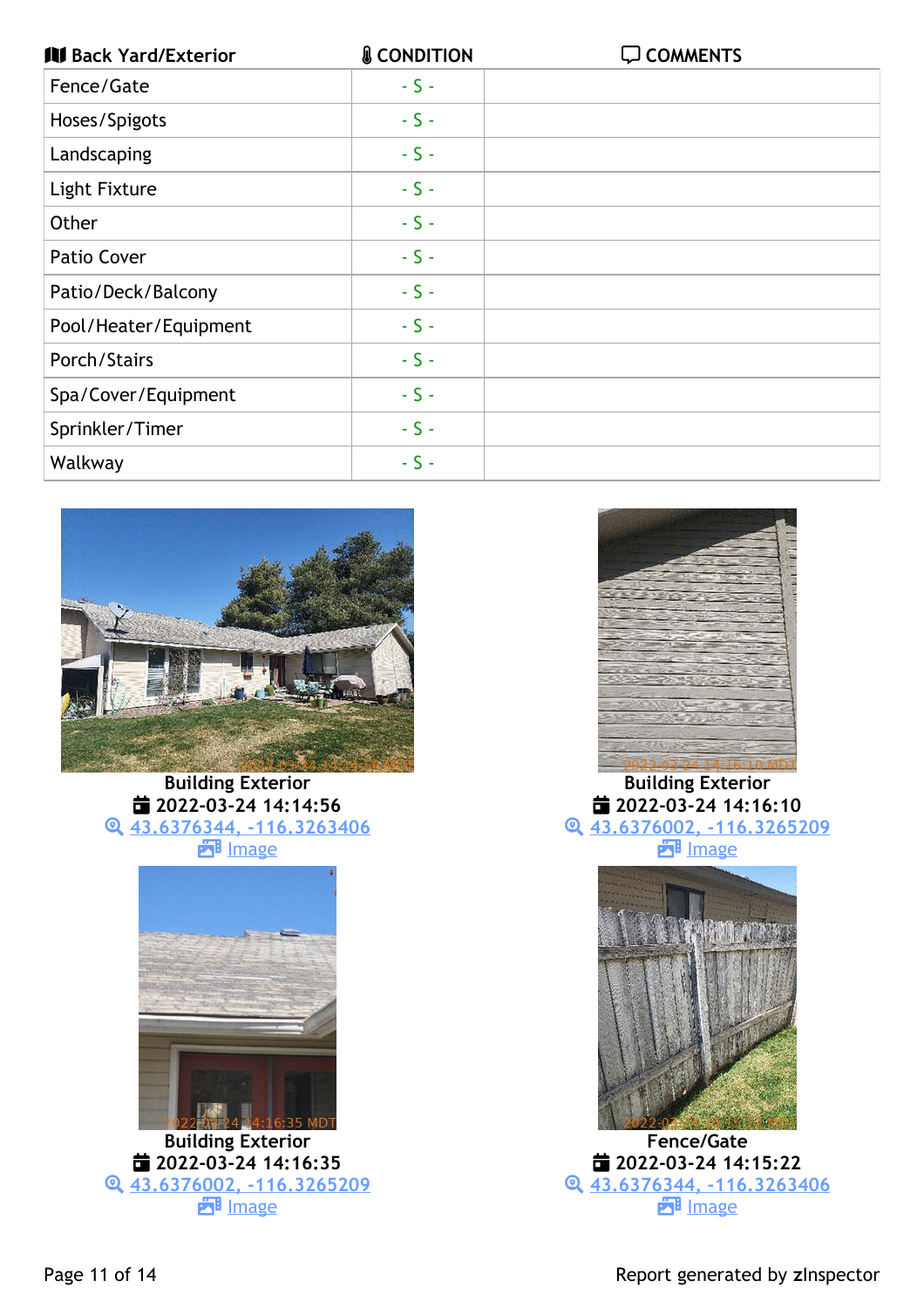

**Fence/Gate 2022-03-24 14:15:35 43.6376002, [-116.3265209](https://portfolio.zinspector.com/report/openMediaDocument/?type=map&data=43.6376002,-116.3265209&area=Back%20Yard/Exterior&areaDesc=&areaNum=1&from=html&additionalDays=&includeAllActivities=&id=2164815213572458325&userPk=7602) E**lmage



 **2022-03-24 14:14:45 43.6376344, [-116.3263406](https://portfolio.zinspector.com/report/openMediaDocument/?type=map&data=43.6376344,-116.3263406&area=Back%20Yard/Exterior&areaDesc=&areaNum=1&from=html&additionalDays=&includeAllActivities=&id=2164815213572458325&userPk=7602) E**l [Image](https://portfolio.zinspector.com/report/media/nN2z9K3xd47OW64ZOUGY37MPOV0lDaq5)

| <b>III</b> Garage/Parking        | <b>&amp; CONDITION</b> | $\Box$ COMMENTS |
|----------------------------------|------------------------|-----------------|
| Cabinet/Counter                  | $-S -$                 |                 |
| Driveway/Floor                   | $-S -$                 |                 |
| <b>Electrical/Exposed Wiring</b> | $-S -$                 |                 |
| Garage Door                      | $-S -$                 |                 |
| Light Fixture                    | $-S -$                 |                 |
| Other                            | $-S -$                 |                 |
| Other Door/Knob/Lock             | $-S -$                 |                 |
| Other Storage/Shelving           | $-S -$                 |                 |
| Switch/Outlet                    | $-S -$                 |                 |
| Window/Lock/Screen               | $-S -$                 |                 |



 **2022-03-24 14:13:26 43.6376344, [-116.3263406](https://portfolio.zinspector.com/report/openMediaDocument/?type=map&data=43.6376344,-116.3263406&area=Garage/Parking&areaDesc=&areaNum=1&from=html&additionalDays=&includeAllActivities=&id=2164815213572458325&userPk=7602) E**lmage



 **2022-03-24 14:13:28 43.6376344, [-116.3263406](https://portfolio.zinspector.com/report/openMediaDocument/?type=map&data=43.6376344,-116.3263406&area=Garage/Parking&areaDesc=&areaNum=1&from=html&additionalDays=&includeAllActivities=&id=2164815213572458325&userPk=7602)** E<sup>1</sup> [Image](https://portfolio.zinspector.com/report/media/jNlAe54bq17MYgQ83SW5b7pk3aEWoxZY)

| <b>III</b> Personal Property | <b>&amp; CONDITION</b> | $\Box$ COMMENTS |
|------------------------------|------------------------|-----------------|
| <b>Other</b>                 |                        |                 |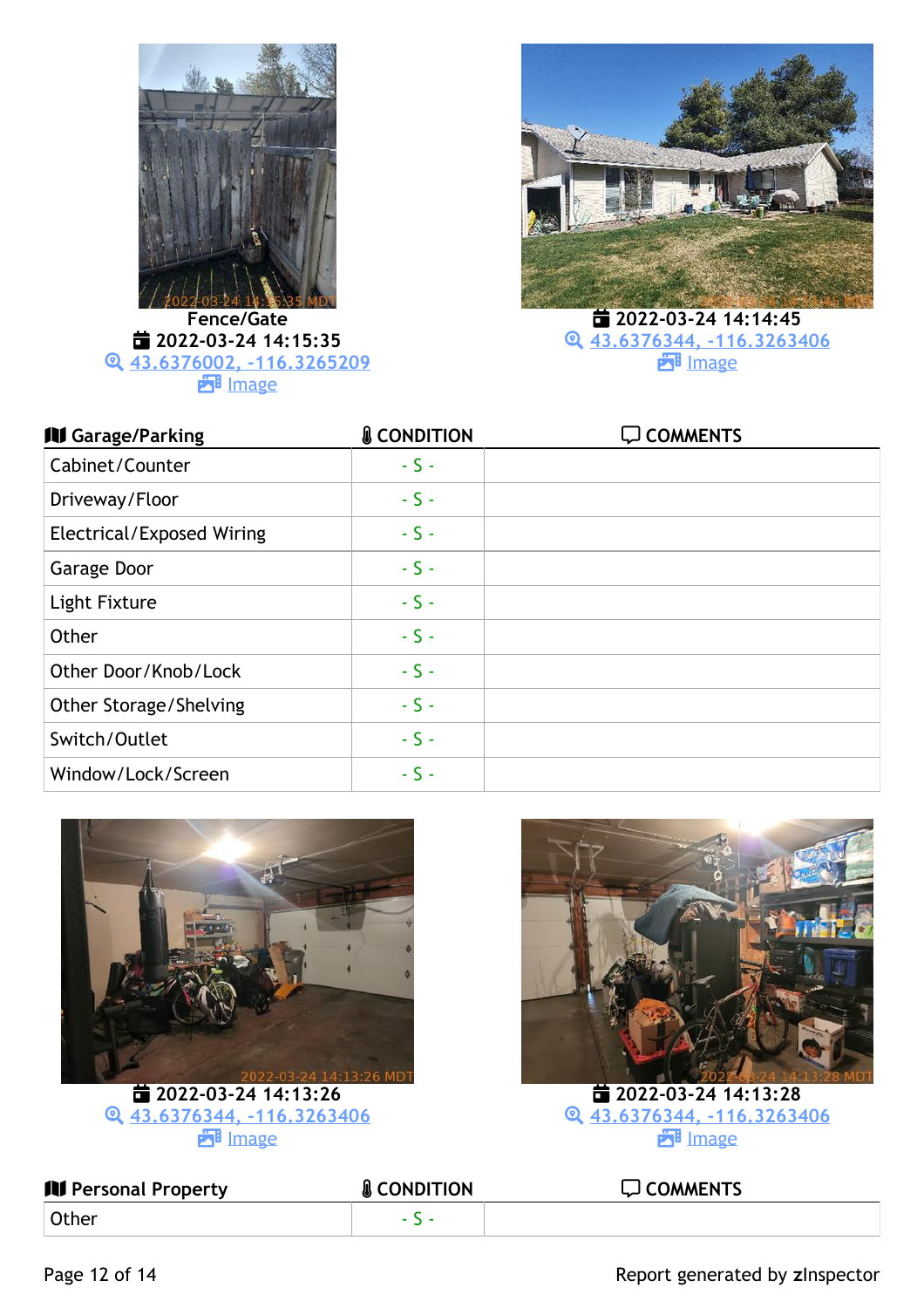

 **2022-03-24 14:06:59 43.6376384, [-116.3264018](https://portfolio.zinspector.com/report/openMediaDocument/?type=map&data=43.6376384,-116.3264018&area=Personal%20Property&areaDesc=&areaNum=1&from=html&additionalDays=&includeAllActivities=&id=2164815213572458325&userPk=7602) P**ilmage

| <b>III</b> Systems            | <b>&amp; CONDITION</b> | $\Box$ COMMENTS |
|-------------------------------|------------------------|-----------------|
| Air Conditioning/Filter       | $-S -$                 |                 |
| <b>Breaker Box</b>            | $-S -$                 |                 |
| <b>Evidence of Pest Issue</b> | $-S -$                 |                 |
| Furnace                       | $-S -$                 |                 |
| Other                         | $-S -$                 |                 |
| Sewer Cleanout                | $-S -$                 |                 |
| Sprinkler/Timer               | $-S -$                 |                 |
| Thermostat                    | $-S -$                 |                 |
| <b>Water Heater</b>           | $-S -$                 |                 |
| <b>Water Softener</b>         | $-S -$                 |                 |
| Whole House Fan               | $-S -$                 |                 |





**Additional Comments**